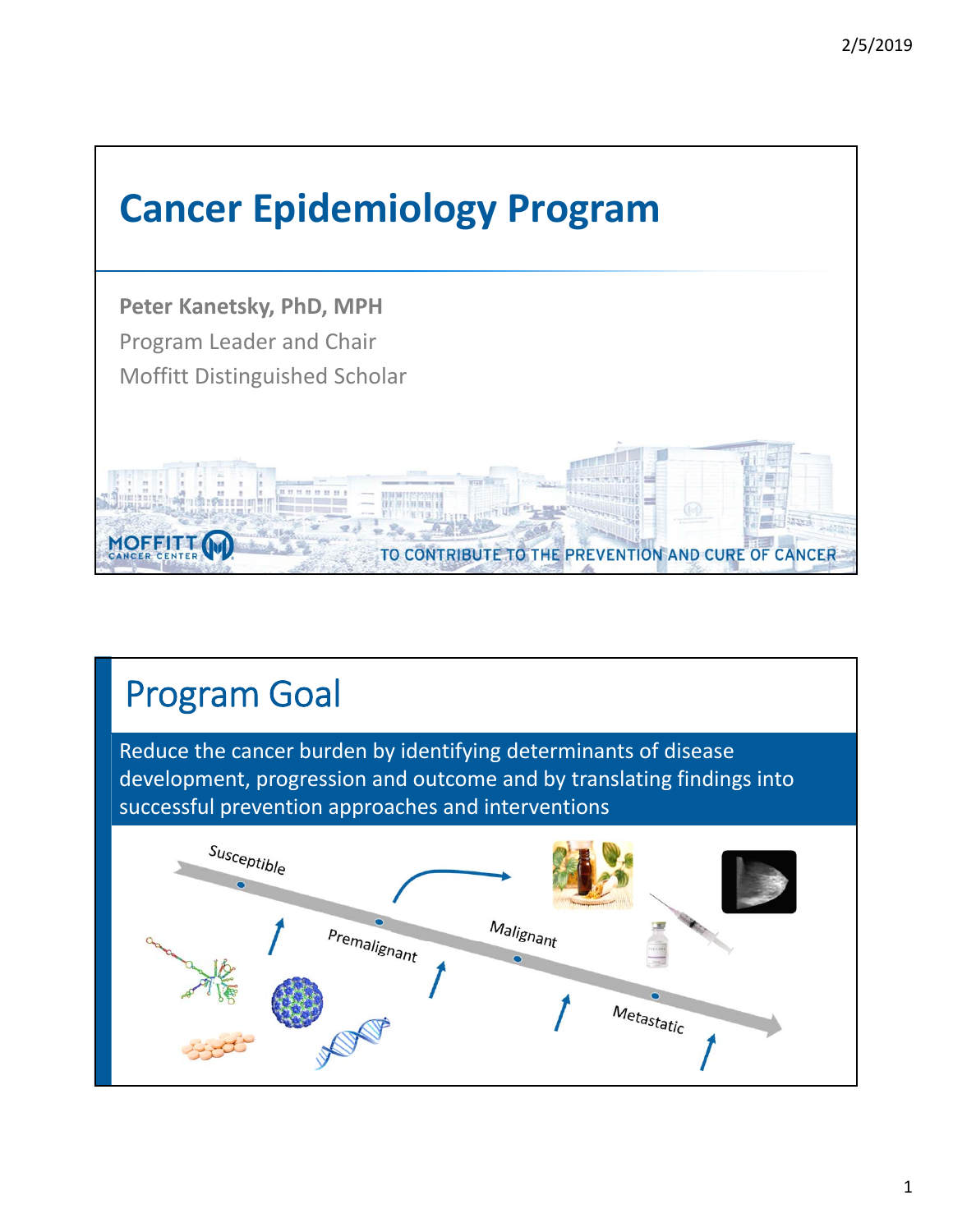### Program Appraisals

#### **CCSG Renewal 2016**

- Exceptional merit
- No major criticisms

#### **EAC Meeting 2018**

- Program recruitment
- Program co‐Leader
- Publication statistics
- Aim 3
- Future directions

#### Cancer Epidemiology **Publications Membership** 147 23 **Academic Rank** Jnique Publications Unique Publications **147** 92 8 **Assistant Peer Review Funded PIs Unique Publications** 30 **26** 15 **Associate 19 Members** Senior 3 Inter-Program Collaboration (20.4%) Intra-Program Collaboration (15.6%) 2016 2018 Calendar Year **Grants** (Annual Direct Costs) **\$6.7 M** Current \$0.7 M Non‐Peer **R01/Equivalent Projects \$5.0 M**

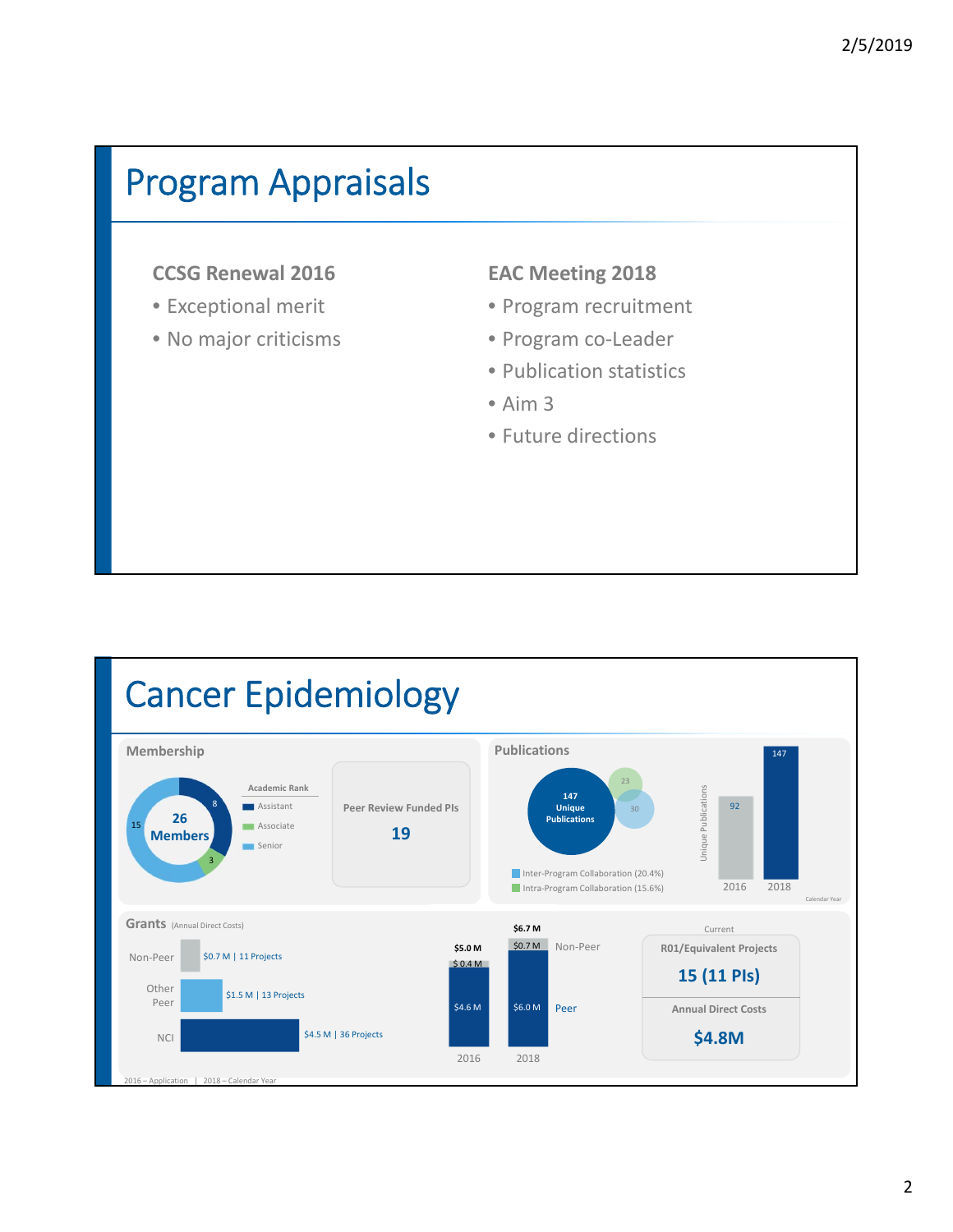

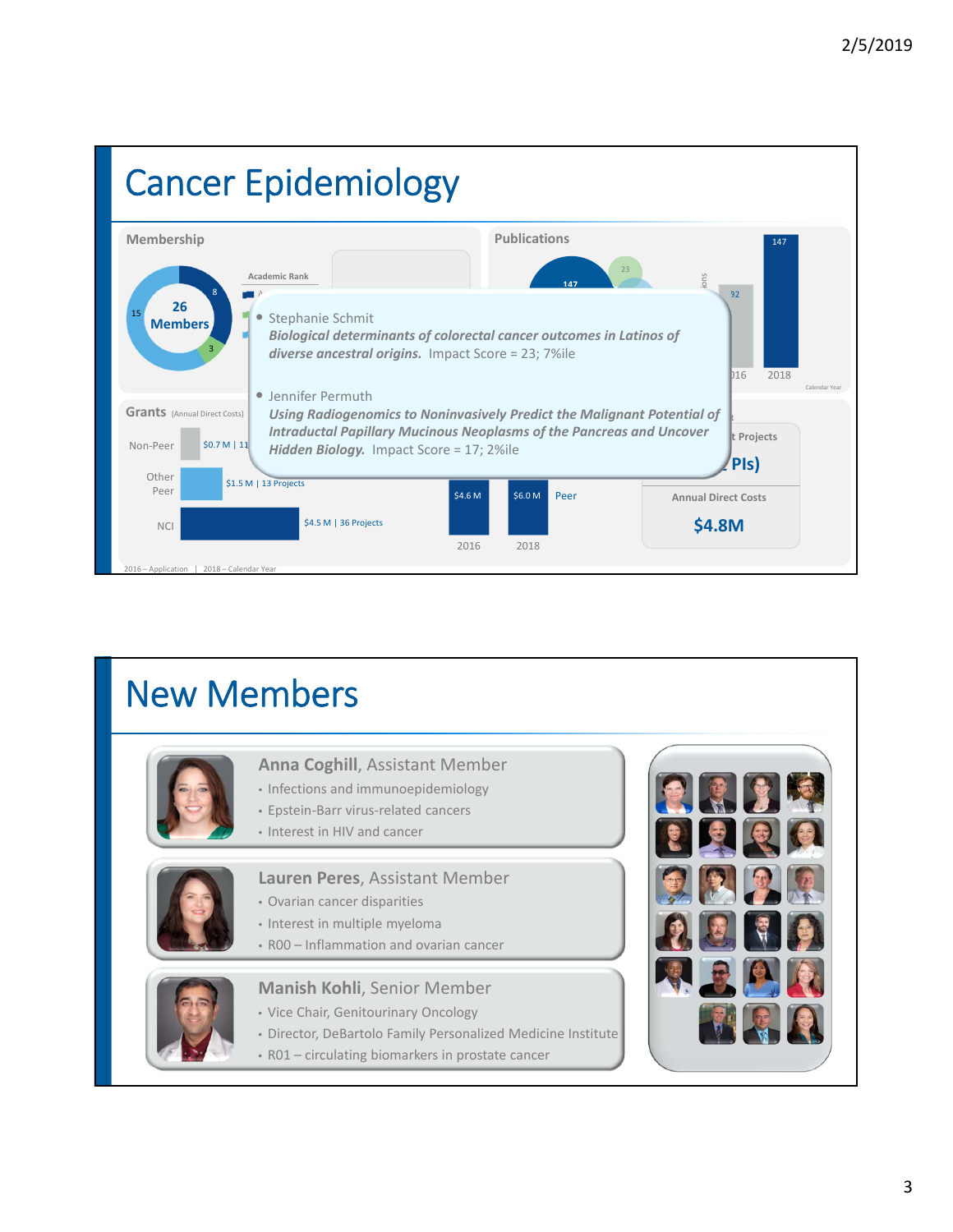# Ongoing Recruitment

#### **Assistant Member**

- Research in hematological malignancies
- Three candidate visits (January/February)



#### **Program Co‐Leader**

- Risk prediction or clinical epidemiology and large health records databases
- Recruitment initiated Jan 2019



9 established leaders 6 targeted individuals

### • Mean IF =  $5.5$  $\cdot$  14% with IF > 8 • Strategic discussions at meetings • Monthly tracking • Assistant members – ramp up time • Senior members – consortia involvement Publication Metrics **147 Unique Publications 23 (15.6%) 30 (20.4%)** Intra‐Programmatic Inter‐Programmatic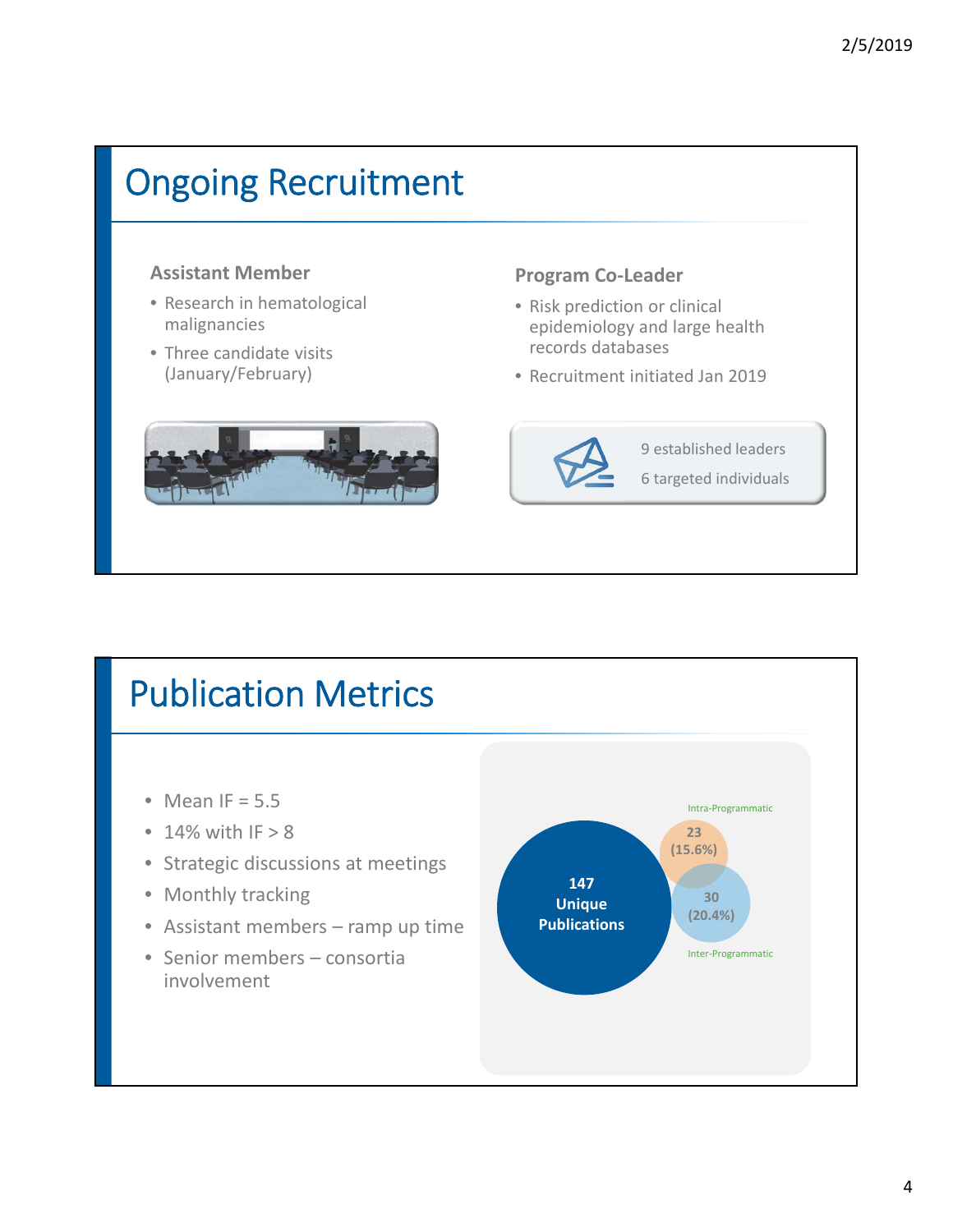

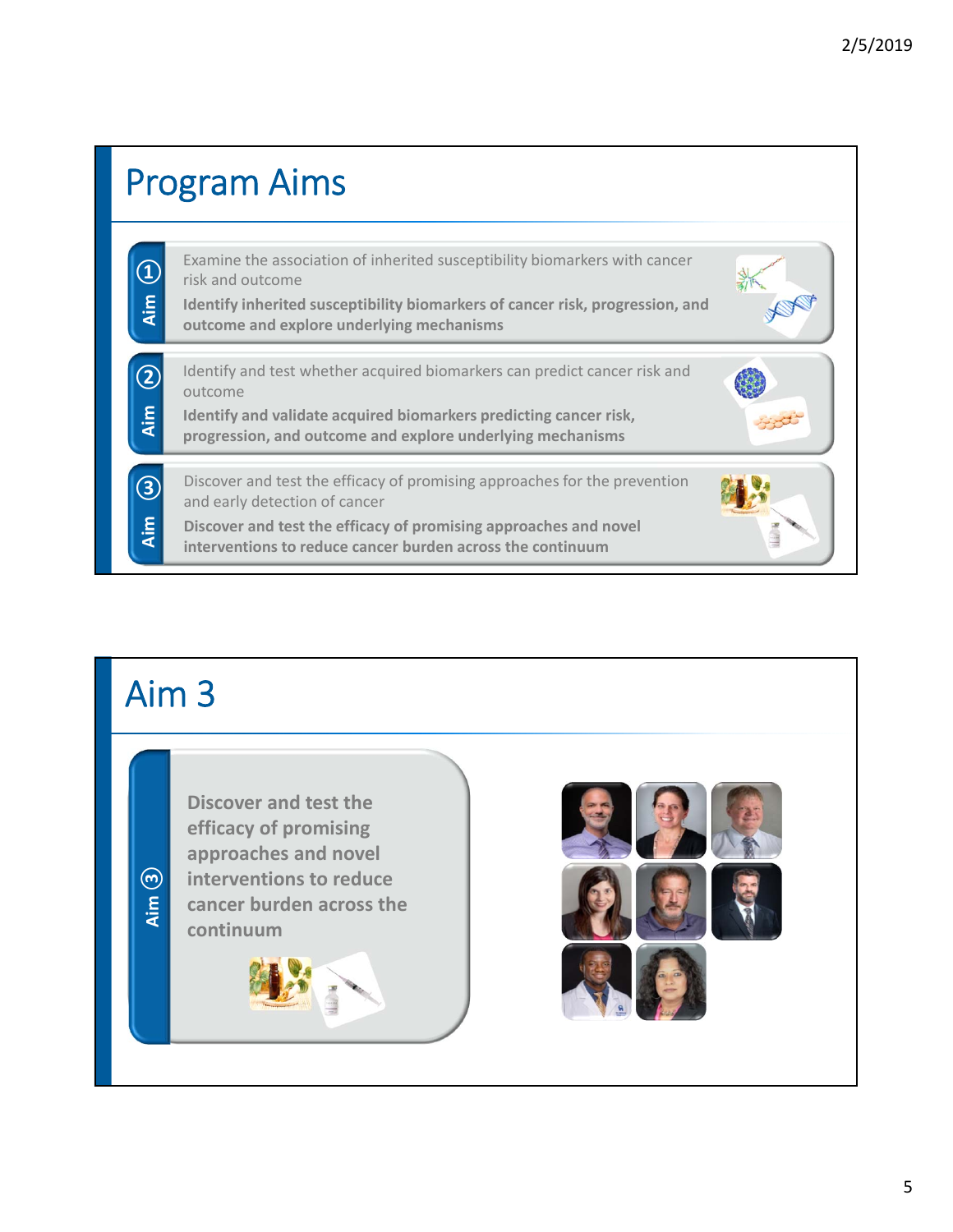

- 22,083 controls
- 9 novel loci
- ~15% increase in familial risk
- Polygenic risk score identifies 4% of population with OR≥2

### JNCI J Natl Cancer Inst (2019) 111(2): djy099 dol: 10.1093/jnci/djy099<br>Article **OXFOR** ARTICLE Novel Common Genetic Susceptibility Loci for Colorectal Cancer Stephanie L. Schmit\*, Christopher K. Edlund\*, Fredrick R. Schumacher\*, Jian Gong\*, Tabitha A. Harrison, Jeroen R. Huyghe, Chenxu Qu, Marilena Melas, David J. Van Den Berg, Hansong Wang, Stephanie Tring, Sarah J. Plummer, Demetrius Albanes, M. Henar Alonso, Christopher I. Amos, Kristen Anton, Aaron K. Aragaki, Vo Sonja I. Berndt, Stéphane Bezieau, Stephanie Bien, Amanda Bloomer, Juergen Boehm,<br>Marie-Christine Boutron-Ruault, Hermann Brenner, Stefanie Brezina, Daniel D. Bucha Andre William Bretter Design and Technical Company, including the Rain Butterbach, Bette J. Caan, Peter T. Campbell, Christopher S. Carlson, Jose E. Castelao, Andrew T. Chan, Jenny Chang-Claude, Stephen J. Chancock, Iona C Marcia Cruz Correa, Keith R. Curtis, David Duggan, Ulrike Peters<sup>†</sup>, Graham Casey<sup>†</sup>, Li Hsu<sup>†</sup>, David V. Conti<sup>†</sup>, Stephen B. Gruber

 $rac{7}{C}$ 



#### 6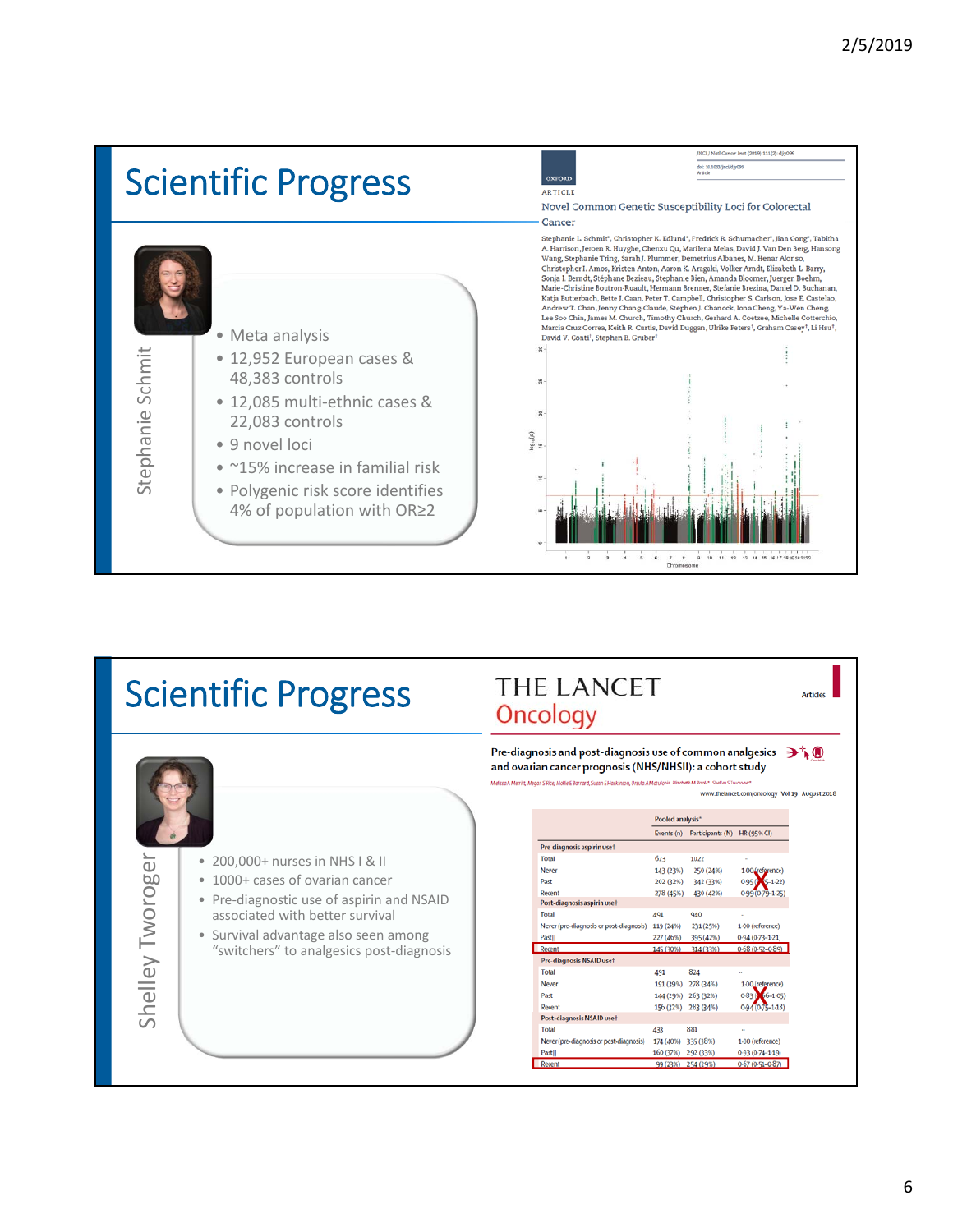



7